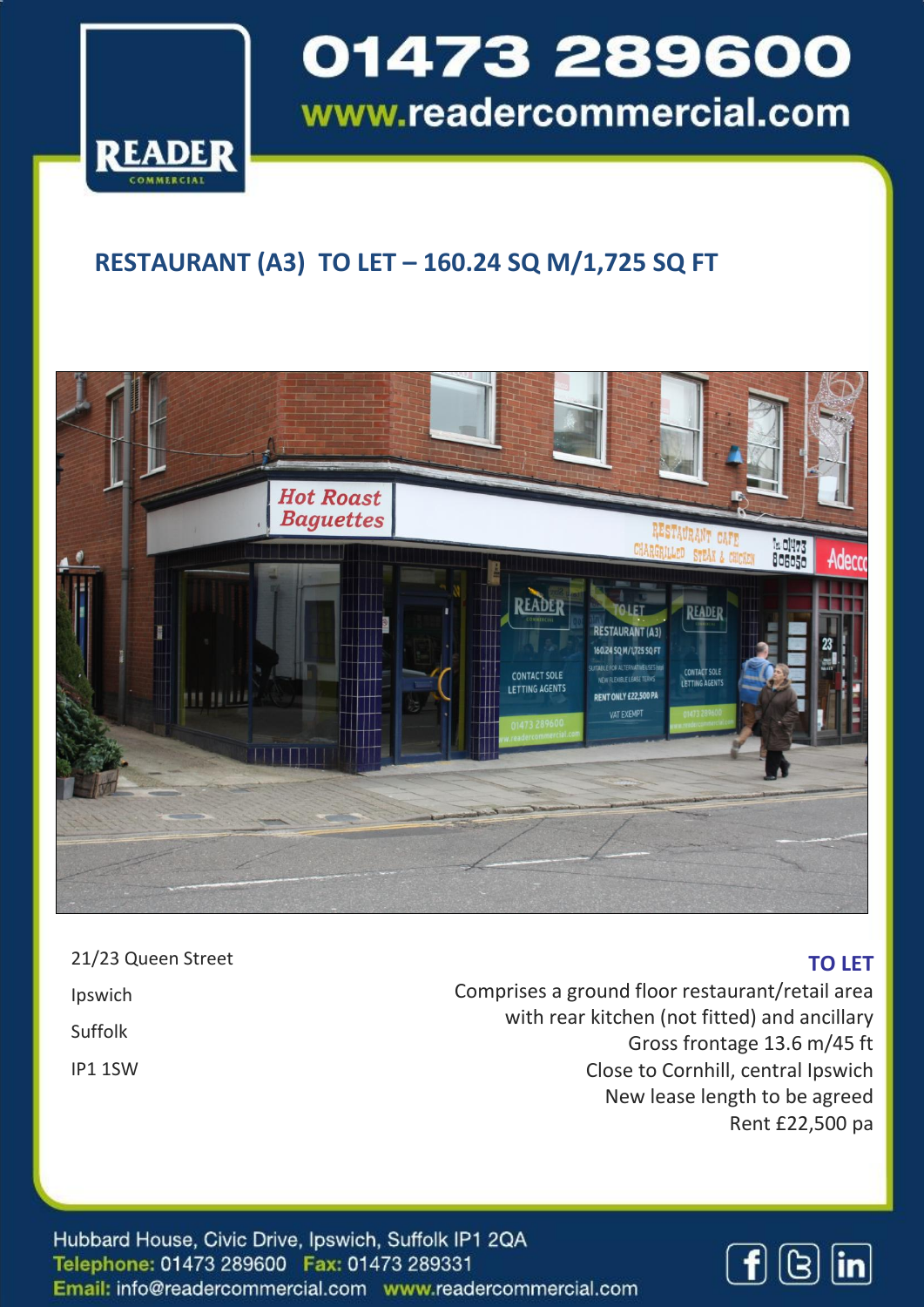

# 01473 289600 www.readercommercial.com

#### **LOCATION**

The property is situated in the middle of Queen Street just south of the Giles statue on the Cornhill. This location is equal distance between Cornhill and St Nicholas Street which is regarded as the restaurant district of the town centre. Queen Street is a mixture of retail, office and leisure occupiers with the benefit of further street improvements scheduled in the near future. Along with the rumoured opening of the new Empire cinema behind.

#### **DESCRIPTION**

The property comprises a corner ground floor lock up retail/restaurant unit. This forms part of a 3 storey building with offices at first floor level and residential above. Internally the ground floor offers an open plan sales area with large rear kitchen (with extraction), stores and WC facilities. The upper parts are already let.

#### **ACCOMMODATION**

*(Please note all areas are appropriate)*

| <b>Gross Frontage</b><br>Net Frontage<br><b>Built depth</b> | 13.65 m<br>$13.1 \text{ m}$<br>$20.8$ m | ft<br>45<br>ft<br>43<br>ft<br>68 |
|-------------------------------------------------------------|-----------------------------------------|----------------------------------|
| Total sales area                                            | $106.3 \text{ m}^2$                     | 1,144 sq ft                      |
| Store cupboard<br>Rear store room/ancillary                 | 3.6 $m2$                                | 33 sq ft                         |
| With access to WC's                                         | 12.84 $m2$                              | $138$ sq ft                      |
| Kitchen area                                                | $28.92 \text{ m}^2$                     | 311 sq ft                        |
| Store room off kitchen                                      | $9.11 \, \text{m}^2$                    | 98 sq ft                         |
| Total area                                                  | 160.24 $m2$                             | 1,725 sq ft                      |

#### **TERMS**

The property is currently available by way of a new full repairing and insuring lease, length to be agreed, subject to 5 yearly upward only rent reviews, for the proposed commencing rent of £22,500 pa exclusive.

#### **VAT**

Vat is not applicable to the rent

#### **SERVICE CHARGE**

As per the provision of the lease

#### **RATEABLE VALUE**

The rateable value is £25,500 pa. For current year 2015/16 rates payable are £12,571.50 pa.

#### **PLANNING**

We have been verbally advised by Ipswich Borough Council Planning Dept the property currently benefits from A3 (restaurant usage). For alternative uses please contact Ipswich Borough Council Planning Dept on 01473 432000.

#### **EPC – see attached**

#### **LEGAL COSTS**

Each party to bear their own reasonable legal costs with the in-going assignee bearing the landlord's costs.

#### **VIEWING**

Strictly by prior appointment with Sole Agents Reader Commercial on 01473 289600 [martin@readercommercial.com](mailto:martin@readercommercial.com)  [louise@readercommercial.com](mailto:louise@readercommercial.com)



*Plan is for identification purposes only*

Hubbard House, Civic Drive, Ipswich, Suffolk IP1 2QA Telephone: 01473 289600 Fax: 01473 289331 Email: info@readercommercial.com www.readercommercial.com